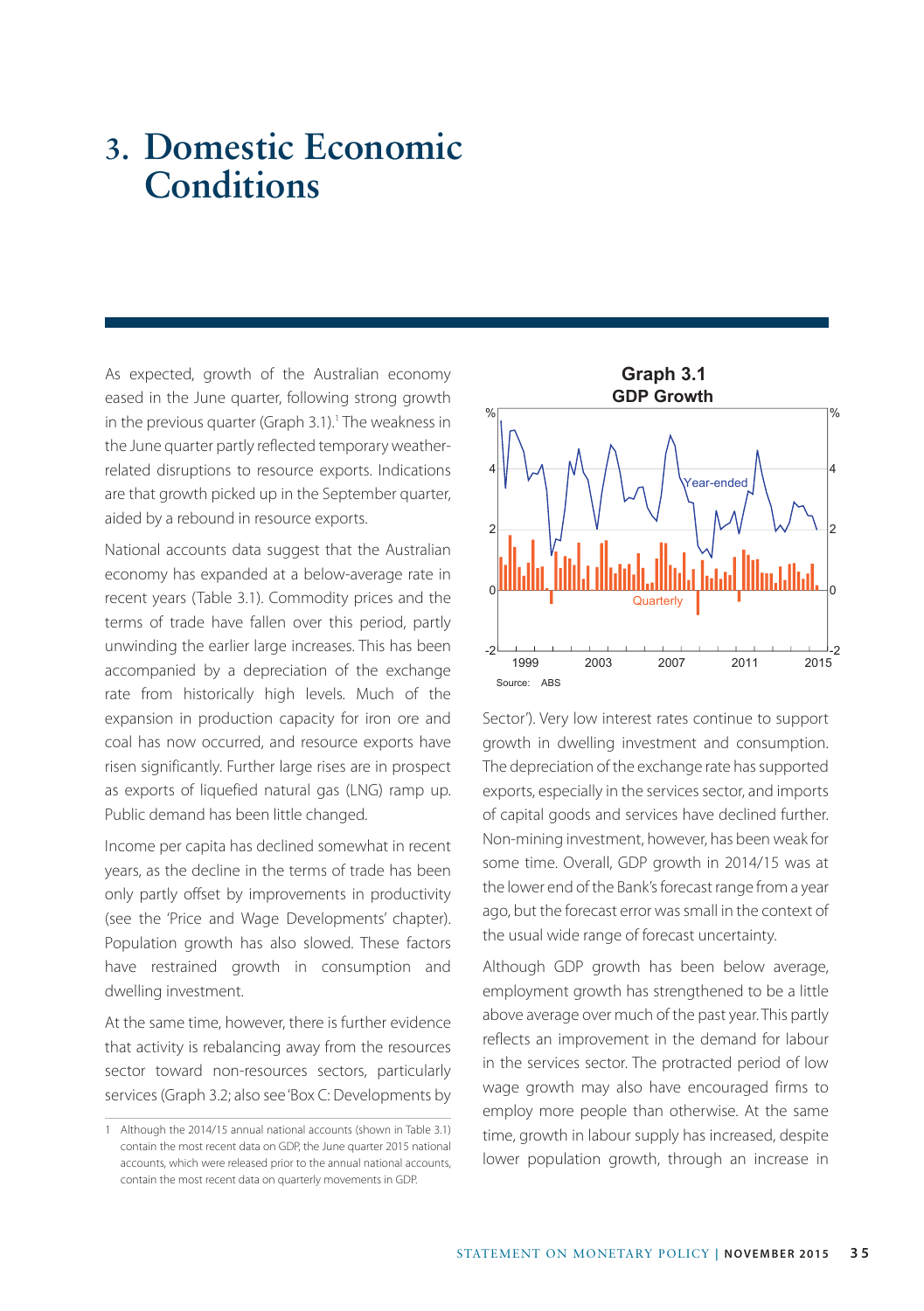| <b>Table 3.1: Demand and Output Growth</b> |  |  |  |  |
|--------------------------------------------|--|--|--|--|
|--------------------------------------------|--|--|--|--|

Year average, per cent

|                                        | 2014/15 | 2013/14 |
|----------------------------------------|---------|---------|
| GDP                                    | 2.3     | 2.5     |
| Domestic final demand                  | 0.7     | 1.3     |
| $-$ Private demand <sup>(a)</sup>      | 0.8     | 1.6     |
| - Consumption                          | 2.5     | 2.6     |
| - Dwelling investment                  | 8.3     | 5.1     |
| - Mining investment <sup>(a)</sup>     | $-17.3$ | $-8.5$  |
| - Non-mining investment <sup>(a)</sup> | 1.1     | $-0.1$  |
| $-$ Public demand <sup>(a)</sup>       | 0.0     | 0.4     |
| Change in inventories <sup>(b)</sup>   | 0.2     | $-0.2$  |
| Exports                                | 6.5     | 5.8     |
| Imports                                | $-0.1$  | $-1.8$  |
| Nominal GDP                            | 1.6     | 3.9     |
| Real gross domestic income             | 0.0     | 1.7     |
|                                        |         |         |

(a) RBA estimates (b) Contribution to GDP growth Sources: ABS; RBA



**Graph 3.2**

the participation rate. The recent increases in labour demand and supply have been broadly offsetting, and so the unemployment rate has been little changed at relatively high levels, consistent with a degree of spare capacity in the labour market.

## **Household Sector**

Low interest rates continue to support prices and activity in the housing market, although conditions vary widely across market segments. Household consumption growth remains below average, but has picked up relative to a couple of years ago.

Housing price growth has remained elevated for some time now. This has been driven by developments in Sydney and Melbourne, although auction clearance rates and price growth in these cities have declined over the past few months (Graph 3.3). There has been little evidence of price pressures in other regions. Lending data suggest that the level of investor demand remains strong, although there have also been signs of moderation in this market segment of late, as loan approvals appear to have declined. The slight easing in housing market conditions is consistent with lenders taking steps to strengthen their lending standards in response to supervisory actions undertaken by the Australian Prudential Regulation Authority (APRA) and the Australian Securities and Investments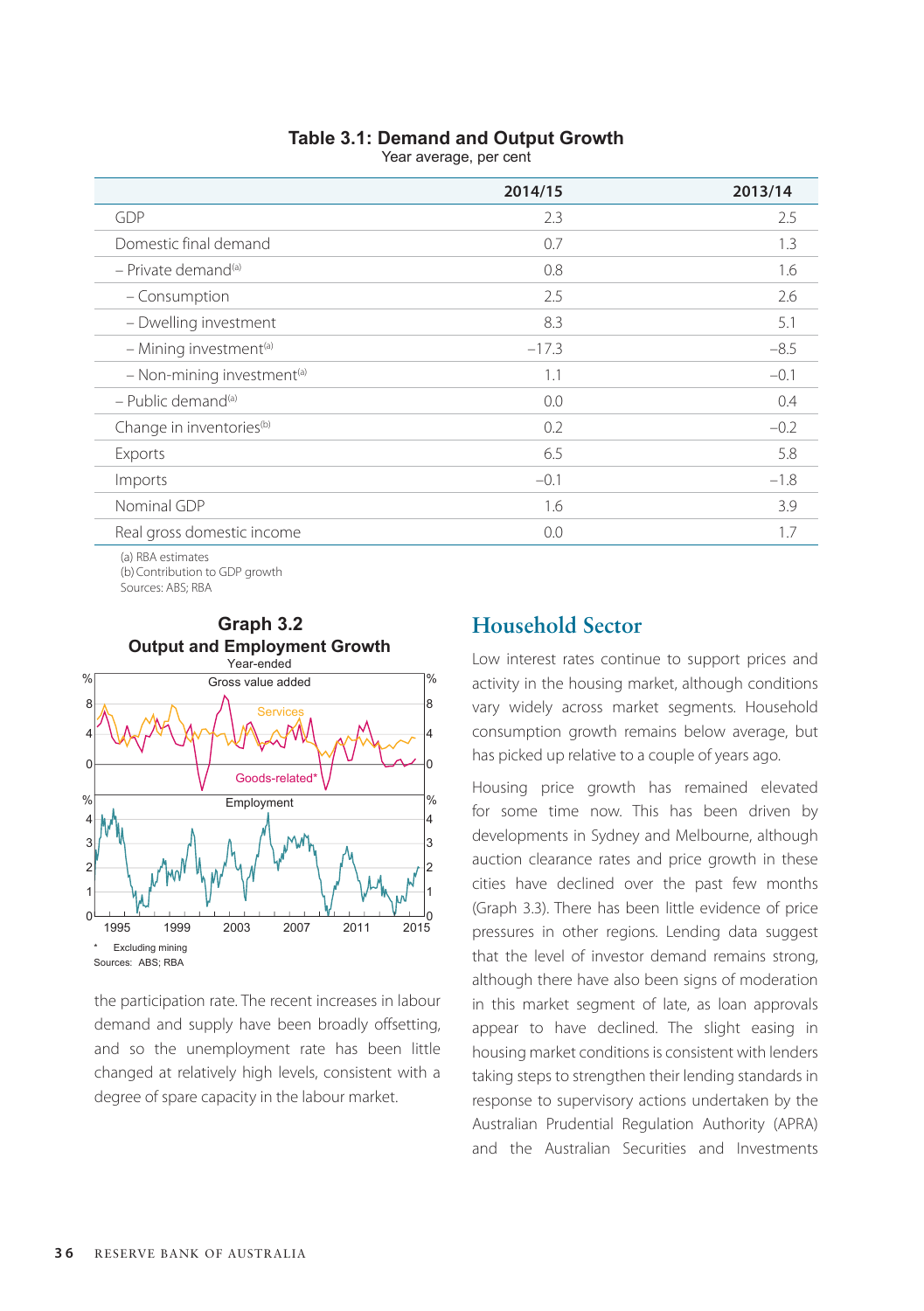

Commission (ASIC).<sup>2</sup> More recently, many lenders have announced further increases to their interest rates on mortgages.

Prices of detached houses have been growing more rapidly than apartment prices, consistent with large increases in higher-density supply in recent years. An increase in supply in the rental market has been associated with a gradual increase in the nationwide vacancy rate and a decline in rent inflation and rental yields (Graph 3.4).

Dwelling investment grew strongly over the year to the June quarter, consistent with low interest rates and the associated strength in housing prices. While dwelling investment is expected to continue to grow over the period ahead, forward-looking indicators provide mixed signals about the strength of that growth. For example, building approvals remain at high levels, particularly in regions where housing price growth has been most rapid (Graph 3.5). However, residential land sales have moderated and liaison suggests that there are land supply constraints for detached housing in some parts of the country. To the extent that land supply constrains the growth of detached housing, this could encourage more renovation activity, which has been at relatively low levels over the past couple of years.



Sources: ABS; CoreLogic RP Data; RBA; REIA



<sup>2</sup> For further details on supervisory actions undertaken by APRA and ASIC, see RBA (2015), 'Box B: Responses to Risks in the Housing and Mortgage Markets', *Financial Stability Review*, March.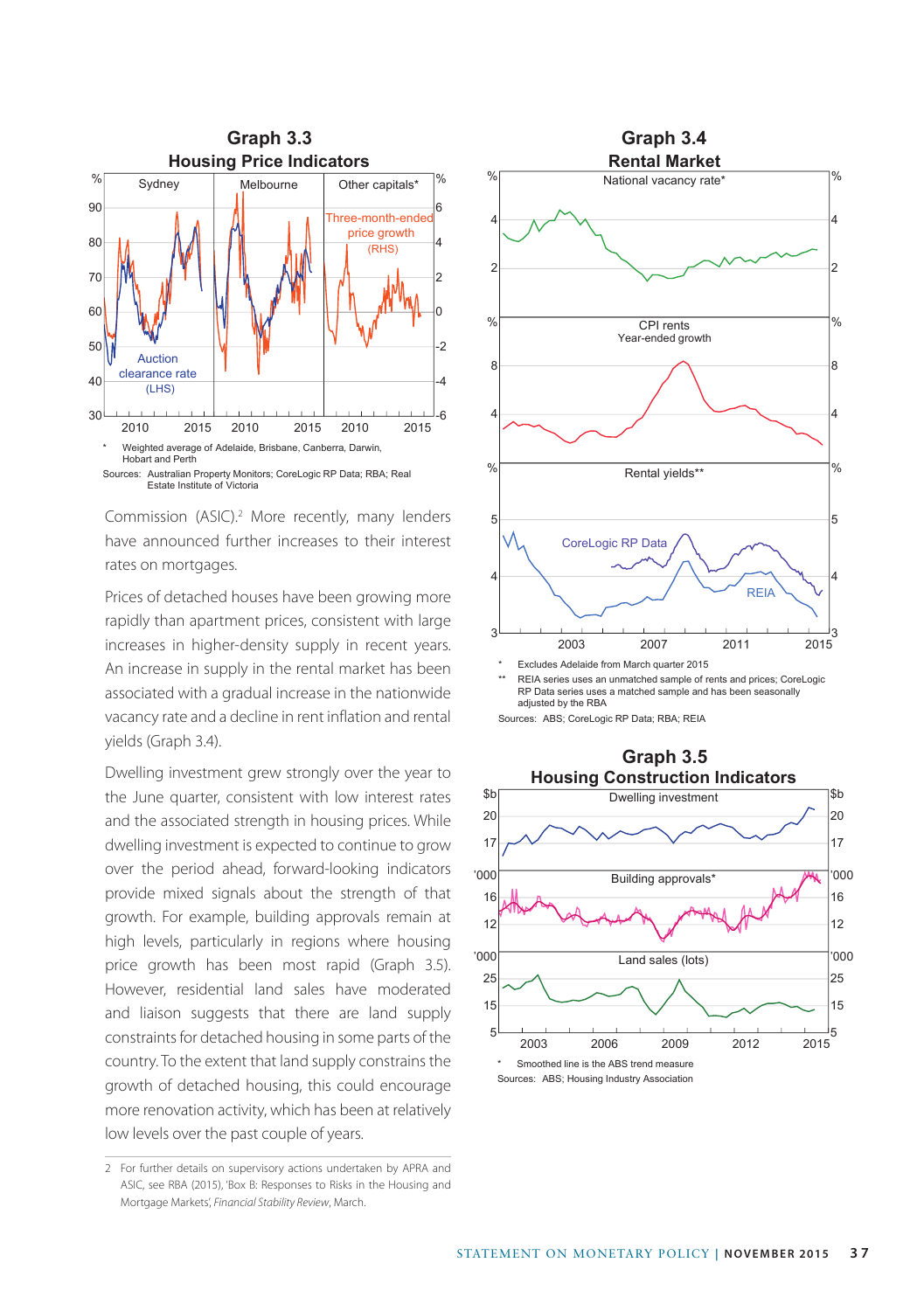Household consumption growth remains below average, but has picked up relative to a couple of years ago, aided by very low interest rates and rising wealth (Graph 3.6).<sup>3</sup> Consumption growth has outpaced growth in household disposable income – which has been low by historical standards – and the saving ratio has declined gradually from relatively high levels.

Timely indicators of consumption have been generally positive, although they typically have had only a modest correlation with aggregate consumption growth. Retail sales volumes increased by 0.6 per cent in the September quarter (Graph 3.7).

**Graph 3.6**



<sup>3</sup> Recent estimates suggest that the direct effect of housing price growth on consumption is quite small, although indirect effects – for example, via expectations of future income growth – could be important. See Gillitzer C and JC Wang (2015), 'Housing Wealth Effects: Evidence from New Vehicle Registrations', RBA *Bulletin*, September, pp 13–20.



Measures of consumer sentiment are around their long-run averages and sentiment regarding households' own finances has been more positive.4 Motor vehicle sales to households have been on an upward trend over the past year, although they have been volatile of late.

#### **Business Sector**

Private business investment declined slightly in the June quarter, to be around 6 per cent lower in 2014/15 (Graph 3.8).

Mining investment peaked in mid 2012 at around 8 per cent of nominal GDP. It has since fallen to around 5 per cent of GDP, reflecting the completion of large-scale projects and a lack of new projects as the decline in commodity prices over recent years has reduced the incentive for new investment. The ABS capital expenditure (Capex) survey and the Bank's liaison point to further substantial declines in mining investment (Graph 3.9). The expectation is that it will fall to below 3 per cent of GDP by the end of 2017 (see the 'Economic Outlook' chapter). Mining sector profits fell by 27 per cent over the

<sup>4</sup> For more information on the relationship between measures of consumer sentiment and aggregate consumption growth, see Wang JC and L Berger-Thomson (forthcoming), 'Consumer Sentiment Surveys', RBA *Bulletin,* December.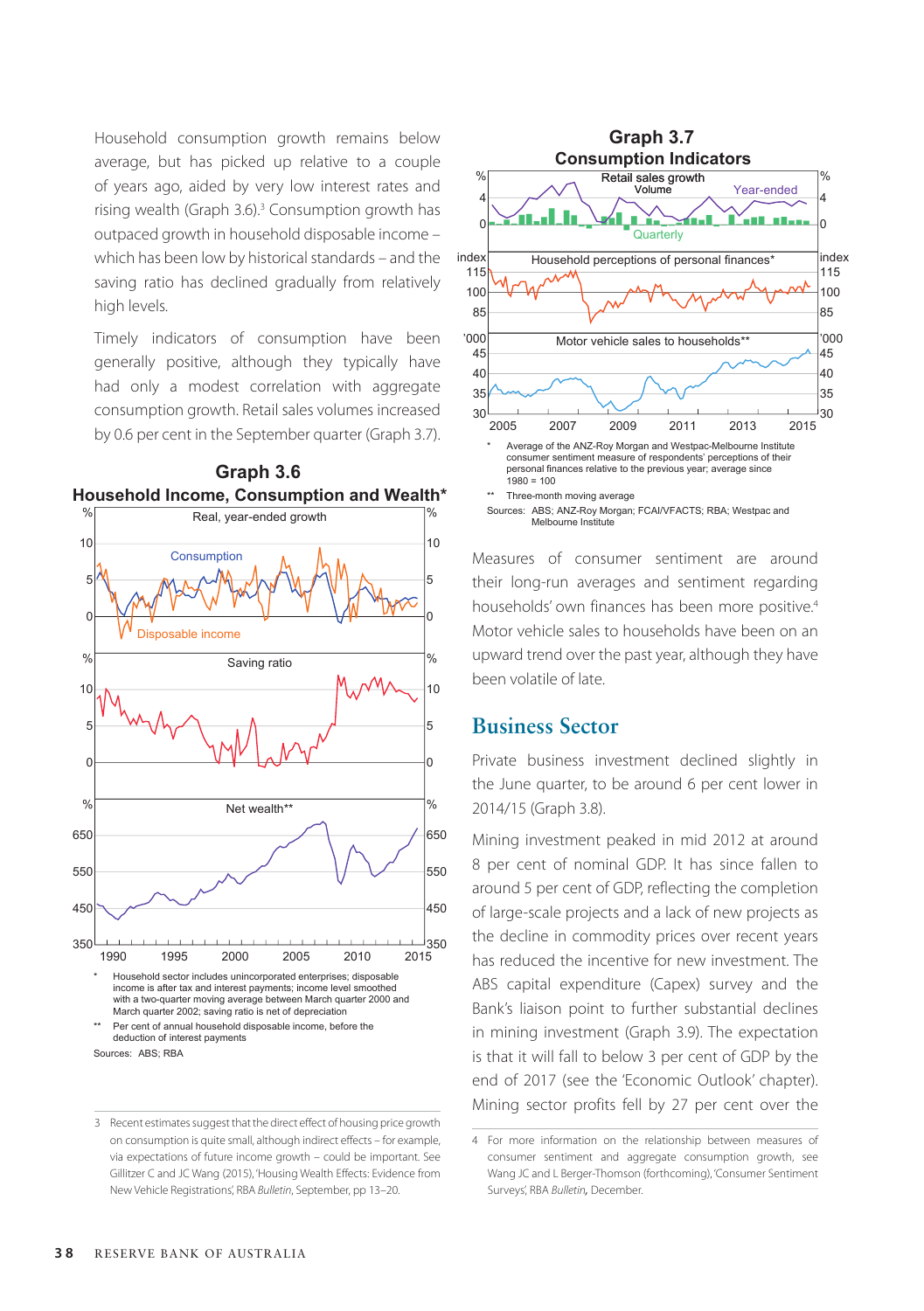



estimate compared with the final outcome for investment in each year Sources: ABS; RBA

year to the June quarter, consistent with lower commodity prices.

Non-mining investment has been weak for some time in real terms and indicators of investment intentions suggest that it will remain subdued over the next few quarters. The latest Capex survey continues to imply that non-mining investment will fall in 2015/16. However, the Capex survey does not cover a large share of non-mining business investment that is included in the national accounts, such as investment in agriculture, education and healthcare. Nor does it capture investment in intangible items (which tends to grow at a steady pace). Non-residential building approvals remain at relatively low levels, consistent with weak underlying conditions in the commercial property market. At the same time, very low interest rates and the depreciation of the exchange rate over the past year or so have supported demand, and survey measures of business conditions in the non-mining sectors are clearly above average levels, particularly in the services sector (Graph 3.10). However, parts of the services sector tend to be less intensive in their use of capital, so the improvement in conditions there has been reflected in higher employment growth more than investment at this stage. Non-mining company profits have increased in line with nominal GDP.



## **External Sector**

Export volumes rose by around 6 per cent in 2014/15, despite a sharp contraction in the June quarter as unfavourable weather conditions affected resource exports (Graph 3.11). In that quarter, coal exports were impaired by the floods in the Hunter Valley, while exports of LNG were affected by temporary shutdowns of some plants, owing to planned maintenance and some unplanned power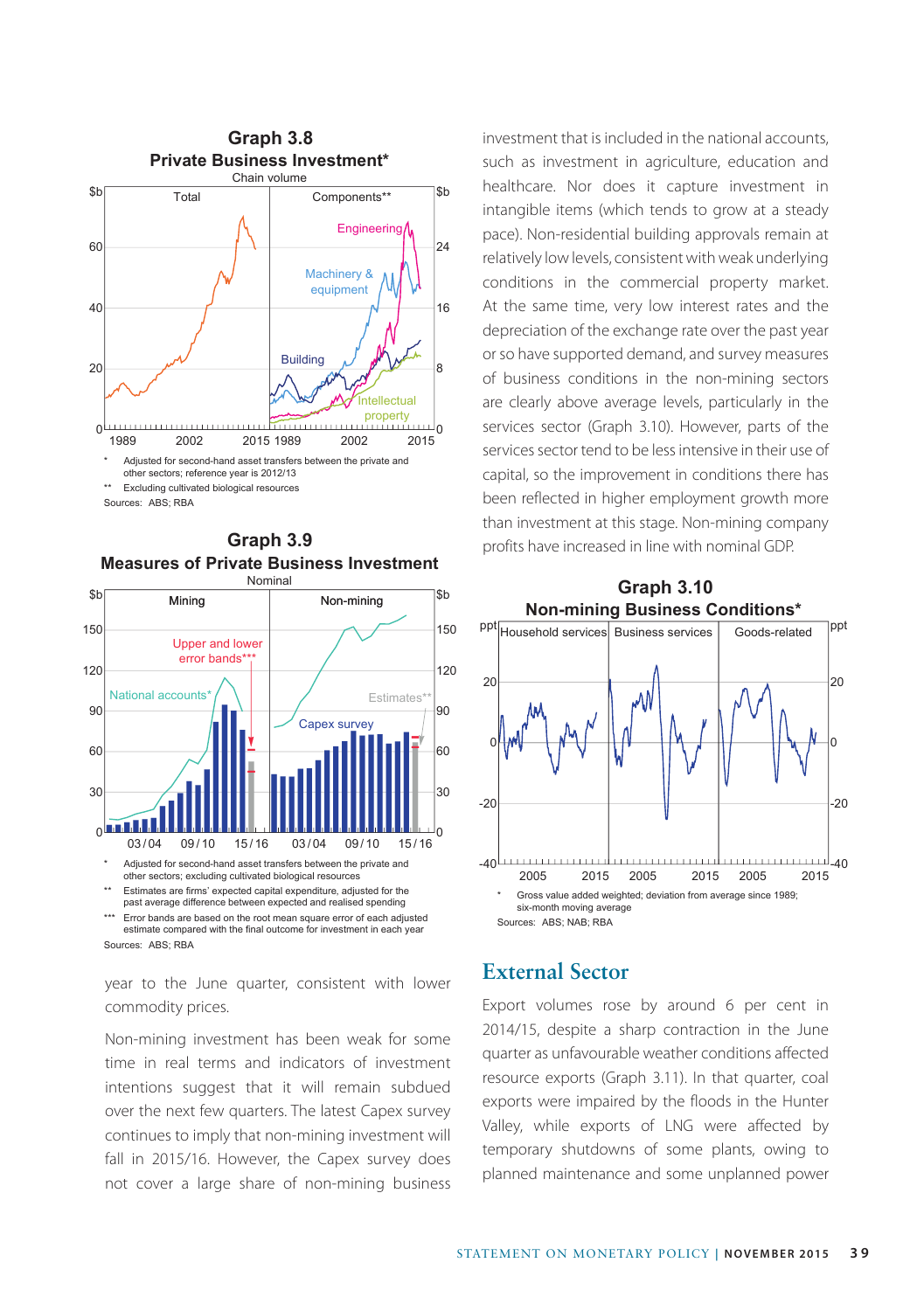

Sources: ABS; Department of Industry, Innovation and Science; RBA

outages. Exports of bulk commodities are expected to continue to grow over the next couple of years, although the pace of growth is likely to slow. LNG exports are expected to increase substantially over the next couple of years as a number of LNG projects commence production, but some large LNG projects will start production a bit later than previously thought.

The depreciation of the Australian dollar has provided support to exports. Service exports have grown particularly strongly over the past couple of years, with strong growth in tourism, education and business service exports. Over 2014/15, net service exports contributed more to GDP growth than iron ore exports, the first time this has happened in six years. In contrast, manufactured exports have been little changed for some years.

Import volumes were little changed in 2014/15. Consistent with the depreciation of the exchange rate, service imports declined as expenditure appears to have been switched to domestically produced services, particularly for travel (Graph 3.12). Capital imports have also fallen, as construction of many of the import-intensive, large-scale mining projects approaches completion. Consumption and intermediate imports, which tend to be less sensitive to the exchange rate than service imports, have increased over the past year.



#### **Farm Sector**

The Australian Bureau of Agricultural and Resource Economics and Sciences (ABARES) expects the overall volume of farm production to be little changed in 2015/16, as an increase in crop production is expected to offset a decline in livestock production (Graph 3.13). The Bureau of Meteorology expects an El Niño event to continue until early 2016. El Niño is typically associated with below-average rainfall over eastern Australia, although there is substantial variation in El Niño events and their impact on crop production.

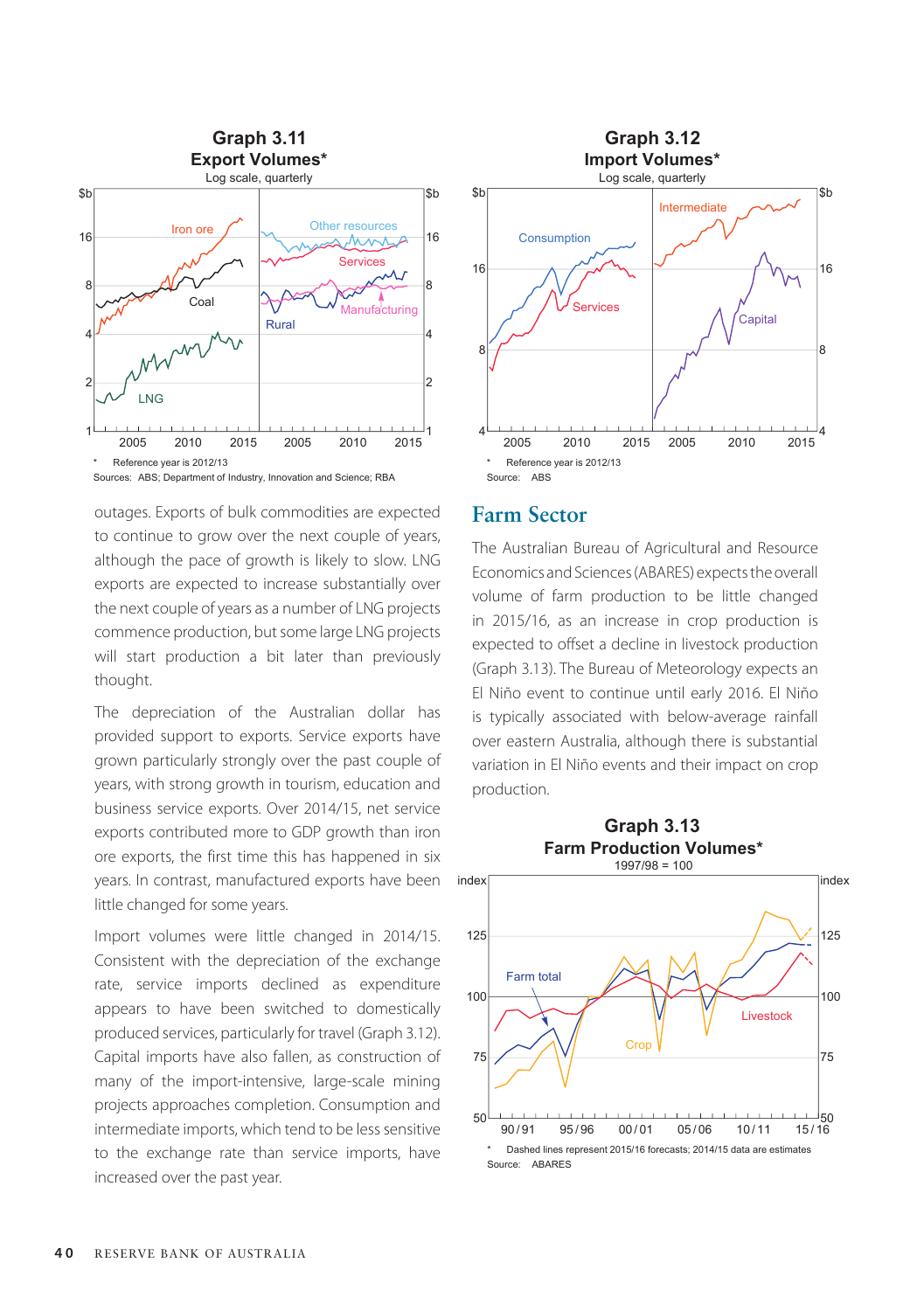### **Labour Market**

Employment growth has increased over the past year and outpaced growth in the population (Graph 3.14). The improvement has partly reflected a shift in the composition of activity toward more labour-intensive services sectors (see 'Box C: Developments by Sector'). In addition, wage growth has declined by more than expected based on its historical relationship with the unemployment rate. This flexibility may have encouraged firms to employ more people than would otherwise have been the case (see the 'Price and Wage Developments' chapter).



At the same time, labour supply growth has also increased, despite lower population growth, as the participation rate has trended higher. The increase in participation could be a response to higher labour demand if individuals have commenced work, or searching for work, in response to perceived improvements in employment prospects (this is known as an 'encouraged worker' effect). The Australian Government's new employment services model, 'jobactive', introduced on 1 July, may have also boosted the participation rate by requiring more unemployment benefit recipients to search actively for work than in the past.<sup>5</sup>

The increases in labour demand and supply over the past year or so appear to have been largely offsetting, such that the unemployment rate has been broadly stable in the range of 6–6¼ per cent over that period. This level of the unemployment rate and the low growth in wages suggest that there is still spare capacity in the labour market. The unemployment rate remains around its highest level since the early 2000s and the participation rate is still below its peak in late 2010. The more cyclically sensitive components of the unemployment rate, such as medium-term unemployment, remain elevated.6 The longer-term unemployment rate has also increased over time, which is likely to be a response to the prolonged period of weak labour market conditions. The extent of geographic or skills mismatches between workers and available jobs does not appear to have changed over recent years, since the relationship between the unemployment rate and the job vacancy rate has not shifted from its historical pattern. Similarly, measures of underemployment are elevated but broadly in line with what would be expected based on their relationship with the unemployment rate over the past decade.

The increase in employment growth this year has been broad based across services industries (Graph 3.15). In the household services sector, employment in health care & social assistance has risen substantially across all states. The Bank's business liaison suggests that this is being driven by a range of factors, including increased demand for aged and home-based care services owing to demographic factors. Employment in accommodation & food services has also increased

<sup>5</sup> For a detailed explanation of the overlap between unemployment benefit recipients and the unemployment and participation rates, see ABS (2014) 'The Unemployed and Recipients of Government Unemployment Benefits – Differences Explained', Australian Labour Market Statistics feature article, July.

<sup>6</sup> See Ballantyne A, D De Voss and D Jacobs (2014) 'Unemployment and Spare Capacity in the Labour Market', RBA *Bulletin*, September pp 7–20.